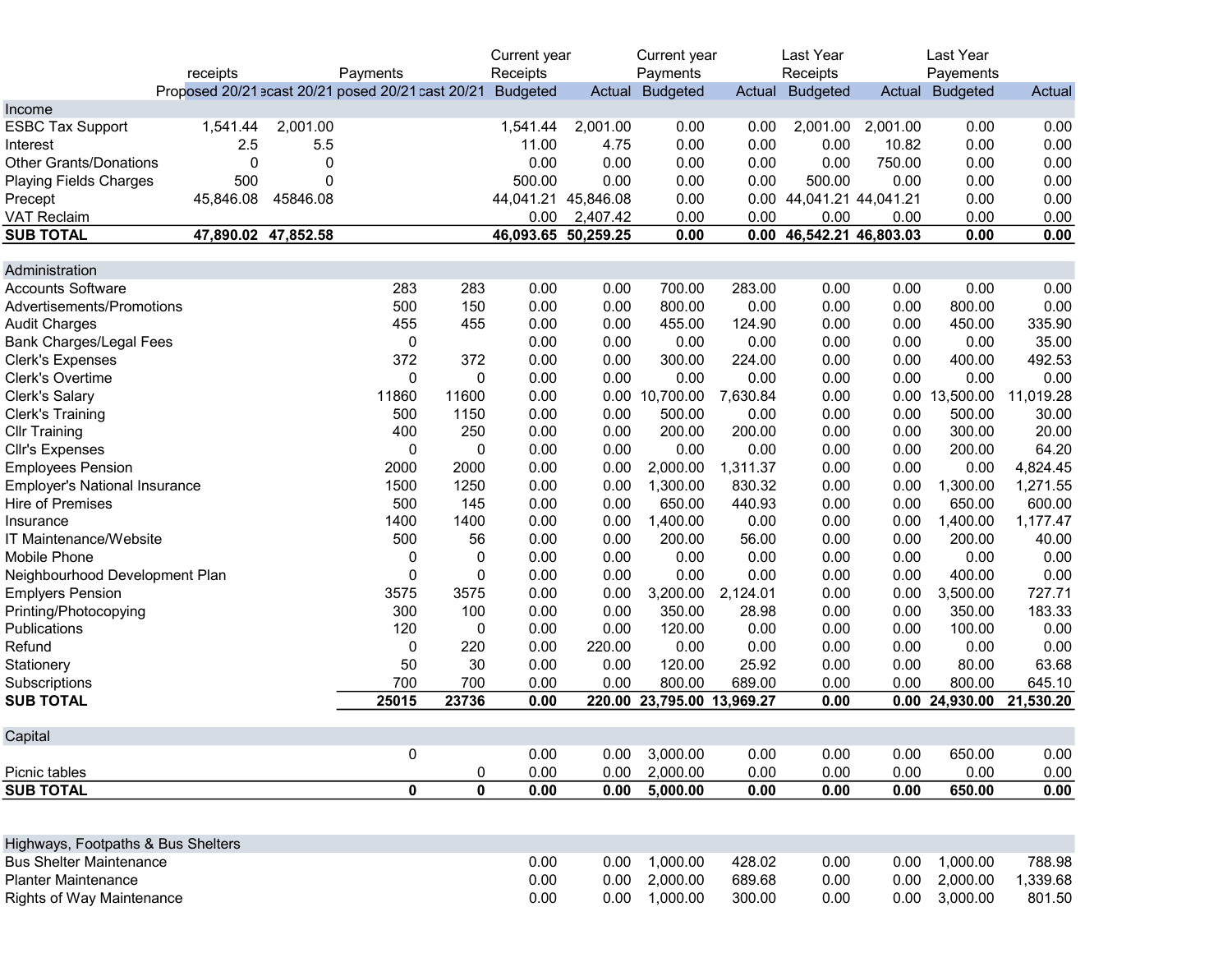| Street & Bus Shelter Cleaning         |           |           | 0.00 | 0.00 | 4,000.00         | 2,392.00 | 0.00 | 0.00 | 4,000.00       | 0.00      |
|---------------------------------------|-----------|-----------|------|------|------------------|----------|------|------|----------------|-----------|
| <b>SUB TOTAL</b>                      |           |           | 0.00 | 0.00 | 8,000.00         | 3,809.70 | 0.00 |      | 0.00 10,000.00 | 2,930.16  |
|                                       |           |           |      |      |                  |          |      |      |                |           |
| Parks & Open Spaces                   |           |           |      |      |                  |          |      |      |                |           |
| Caretaker Contract                    | $\pmb{0}$ | 0         | 0.00 | 0.00 | 0.00             | 0.00     | 0.00 | 0.00 | 0.00           | 0.00      |
| <b>Changing Room Maintenance</b>      | 2000      | 450       | 0.00 | 0.00 | 2,000.00         | 355.66   | 0.00 | 0.00 | 2,000.00       | 1,196.53  |
| Changing Room Power & Water           | 750       | 550       | 0.00 | 0.00 | 850.00           | 268.33   | 0.00 | 0.00 | 900.00         | 543.08    |
| Churchyard Maintenance                | 3500      | 2000      | 0.00 | 0.00 | 3,000.00         | 2,000.00 | 0.00 | 0.00 | 0.00           | 0.00      |
| Churchyard Maintenance/War Memorial   |           |           | 0.00 | 0.00 | 0.00             | 0.00     | 0.00 | 0.00 | 3,000.00       | 1,925.00  |
| <b>Closed Church Yard Mowing</b>      | 1250      | 900       | 0.00 | 0.00 | 3,000.00         | 900.00   | 0.00 | 0.00 | 2,863.68       | 1,148.87  |
| Elm Lane                              | 200       | 100       | 0.00 | 0.00 | 200.00           | 90.31    | 0.00 | 0.00 | 350.00         | 0.00      |
| <b>Playing Field Maintenance</b>      | 2000      | 500       | 0.00 | 0.00 | 3,000.00         | 0.00     | 0.00 | 0.00 | 3,000.00       | 1,568.25  |
| <b>Playing Fields Mowing Contract</b> | 3200      | 3000      | 0.00 | 0.00 | 3,200.00         | 0.00     | 0.00 | 0.00 | 3,200.00       | 2,814.00  |
| <b>Playing Fields Rents</b>           | 1600      | 32750     | 0.00 | 0.00 | 1,300.00         | 2,490.00 | 0.00 | 0.00 | 1,400.00       | 1,325.00  |
| Triangle & Park Pale Maintenance      | 100       | 50        | 0.00 | 0.00 | 0.00             | 0.00     | 0.00 | 0.00 | 1,000.00       | 445.00    |
| <b>Triangle Maintenance</b>           | 0         | 0         | 0.00 | 0.00 | 1,000.00         | 125.00   | 0.00 | 0.00 | 0.00           | 0.00      |
| <b>SUB TOTAL</b>                      | 14600     | 40300     | 0.00 |      | 0.00 17,550.00   | 6,229.30 | 0.00 |      | 0.00 17,713.68 | 10,965.73 |
| Section Charities & 137               |           |           |      |      |                  |          |      |      |                |           |
| <b>Best Kept Village Competition</b>  | 300       | $\pmb{0}$ | 0.00 | 0.00 | 300.00           | 0.00     | 0.00 | 0.00 | 300.00         | 201.80    |
| <b>Christmas Decorations</b>          | 200       | 150       | 0.00 | 0.00 | 600.00           | 0.00     | 0.00 | 0.00 | 150.00         | 145.00    |
| <b>Flag Brackets and Poles</b>        | 2600      | 0         | 0.00 | 0.00 | 2,600.00         | 0.00     | 0.00 | 0.00 | 0.00           | 0.00      |
| Flower & Bulb Planting                | 0         | 0         | 0.00 | 0.00 | 0.00             | 0.00     | 0.00 | 0.00 | 50.00          | 0.00      |
| Grants                                | 5000      | 1000      | 0.00 | 0.00 | 3,500.00         | 100.00   | 0.00 | 0.00 | 5,000.00       | 1,000.00  |
| Remembrance Day                       | 400       | 50        | 0.00 | 0.00 | 400.00           | 0.00     | 0.00 | 0.00 | 400.00         | 470.00    |
| Town Twinning LGA 1972 s144           | 1000      | 0         | 0.00 | 0.00 | 1,000.00         | 0.00     | 0.00 | 0.00 | 1,000.00       | 1,000.00  |
| Tutbury Events/Commemoration s137     | 1500      | 0         | 0.00 | 0.00 | 0.00             | 155.91   | 0.00 | 0.00 | 1,500.00       | 374.96    |
| TVN(publication)                      | 0         | 0         | 0.00 | 0.00 | 0.00             | 0.00     | 0.00 | 0.00 | 0.00           | 30.00     |
| <b>SUB TOTAL</b>                      | 11000     | 1200      | 0.00 | 0.00 | 8,400.00         | 255.91   | 0.00 | 0.00 | 8,400.00       | 3,221.76  |
| Contingency                           |           |           |      |      |                  |          |      |      |                |           |
| <b>Admin Contingency</b>              | 3000      | 0         | 0.00 | 0.00 | 3,000.00         | 0.00     | 0.00 | 0.00 | 3,000.00       | 116.02    |
| <b>Community Building</b>             | 4000      | 0         | 0.00 | 0.00 | 4,000.00         | 0.00     | 0.00 | 0.00 | 5,000.00       | 0.00      |
| Earmarked High Street Improvement     | 3000      | 0         | 0.00 | 0.00 | 3,000.00         | 0.00     | 0.00 | 0.00 | 5,000.00       | 0.00      |
| Earmarked Laptop                      | 650       | 0         | 0.00 | 0.00 | 650.00           | 0.00     | 0.00 | 0.00 | 650.00         | 0.00      |
| Election                              | 5000      | 0         | 0.00 | 0.00 | 5,000.00         | 0.00     | 0.00 | 0.00 | 5,000.00       | 0.00      |
| Footpath Development                  | 1000      | 0         | 0.00 | 0.00 | 1,000.00         | 0.00     | 0.00 | 0.00 | 2,000.00       | 0.00      |
| New Goalposts Cornmill Lane           | 0         | 0         | 0.00 | 0.00 | 2,500.00         | 0.00     | 0.00 | 0.00 | 2,500.00       | 2,070.70  |
| Noticeboard                           | 0         |           | 0.00 | 0.00 | 0.00             | 0.00     | 0.00 | 0.00 | 1,000.00       | 905.81    |
| Parking Project                       | 4000      | 0         | 0.00 | 0.00 | 4,000.00         | 0.00     | 0.00 | 0.00 | 4,000.00       | 0.00      |
| TOSCA/Community Pledge LGA 1976 s19   | 4000      | 0         | 0.00 | 0.00 | 4,000.00         | 0.00     | 0.00 | 0.00 | 1,000.00       | 0.00      |
| <b>SUB TOTAL</b>                      | 24650     | 0         | 0.00 |      | $0.00$ 27,150.00 | 0.00     | 0.00 |      | 0.00 29,150.00 | 3,092.53  |
|                                       |           |           |      |      |                  |          |      |      |                |           |

46,093.65 50,479.25 89,895.00 24,264.18 46,542.21 46,803.03 90,843.68 41,740.38

NET TOTAL

V.A.T. 0.00 998.75 0.00 1,677.86 2,407.42